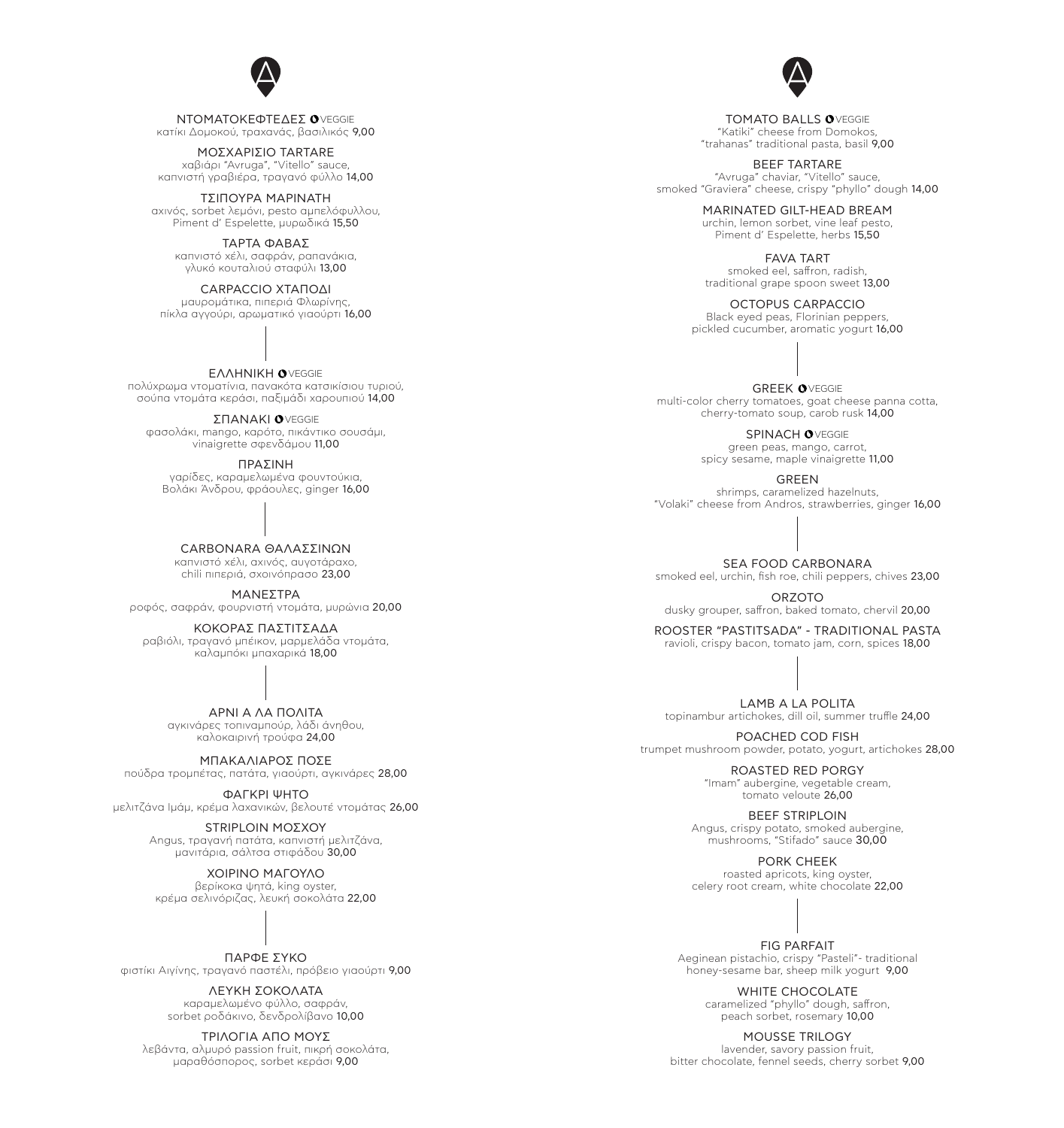

COCKTAILS SPIRITS & WINES

www.acropolispoint.com

Prices are final, stated in Euros, and they include all legal taxes (municipality tax 0.5% and VAT 13% or 24%). Complaint forms are provided at the store's entrance. Consumer is not obliged to pay, if the notice of payment (receipt or invoice) has not been received (market police device 042012).

Spirits & Cocktails Consulting: Barflies.

Responsible for implementation of statutory regulations: Anastasia Tsimidopoulou.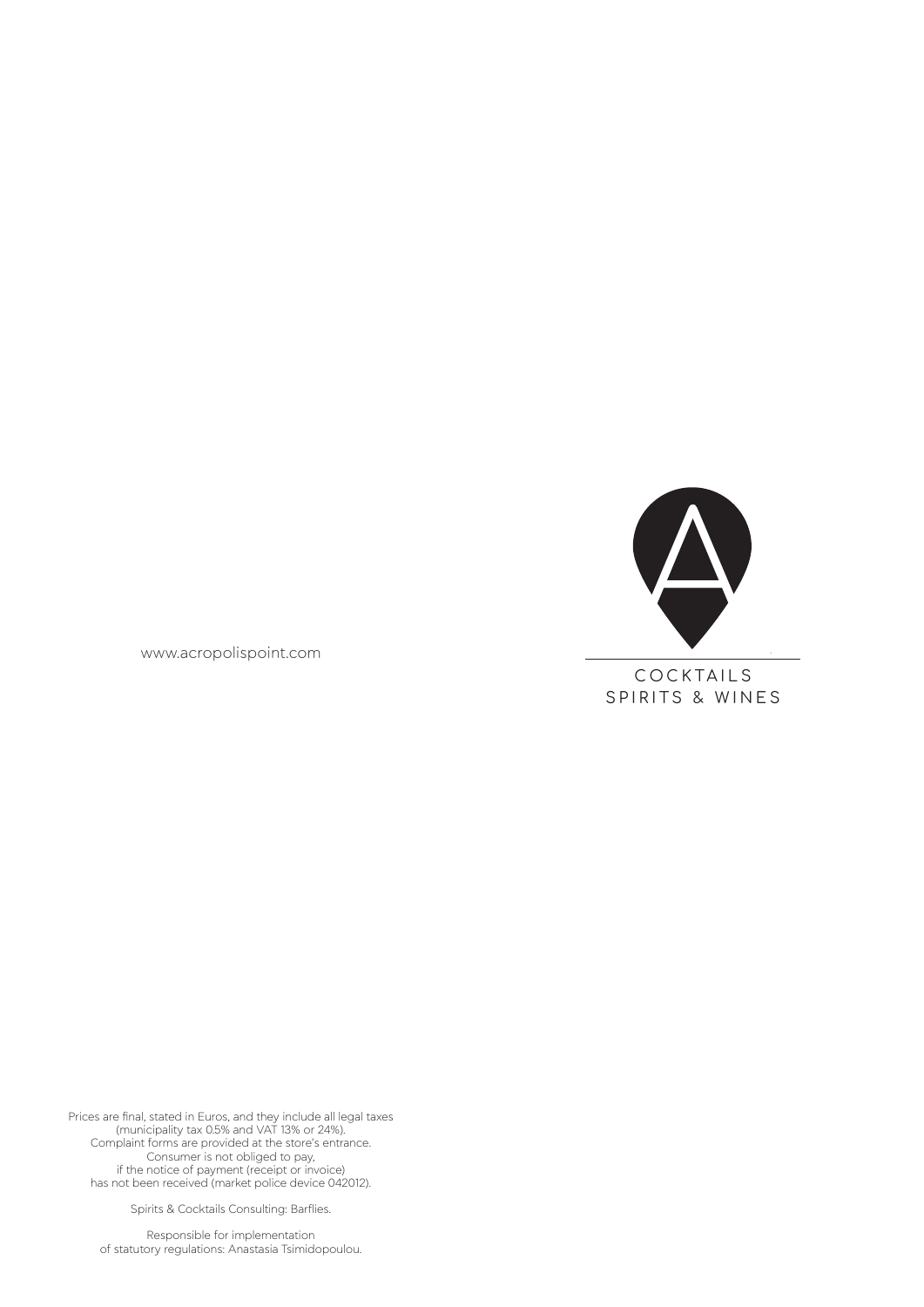

**.** VERMOUTH CUP 11,00 Mastiha, strawberry, Vermouth Bianco, lemon, soda

**.** HURRICANE 12,50 Blend of rums, passion fruit, Aperol, lemon

**.** HERODION 12,50 Metaxa 12y, Plantation Rum Pineapple, honey, mahlep

**.** COSMO HIGHBALL 11,00 Vodka, pomegranate, lemon, grapefruit soda

**.** CUCUMBER MULE 12,00 Gin, cucumber cordial, lemon, ginger, soda, a hint of absinth

**.** FANTASIA 12,50 Blend of Rums, coconut, pineapple, apricot, lime

**.** SOMETHING TROPICAL 11,50 Vodka infused with biscuit, mango, Jamaican Rum

**.** HOMEMADE SANGRIA 9,00

**.** SPICY MARGARITA 12,00 Tequila Reposado, coconut & lychee, lime, a hint of smoke



## **MOCKTAILS**

**.** MINTY LEMONADE 6,00 Citrus sherbet, mint, soda

**.** VIRGIN MARY 7,00 Homemade tomato mix, lemon, spices

> **.** VIRGIN COLADA 6,00 Coconut, pineapple, lime, soda



#### BEERS

BEERS ON TAP **.** MAMOS GLASS DRAUGHT (300 ML) 4,80 **.** MAMOS GLASS DRAUGHT (400 ML) 5,50 BOTTLED BEERS **.** NISSOS PILSNER 330 ML 5,50 **.** NISSOS 7 BEAUFORT 330 ML 6,50 **.** SOL 330 ML 6,00 **.** ALFA ALCOHOL FREE 4,50



## SOFT DRINKS

**.** MINERAL WATER (1LT) 2,50 **.** SPARKLING WATER (1LT) 5,00 **.** SPARKLING WATER (250ML) 4,00 **.** COCA COLA, LIGHT, ZERO (330ML) 4,00 **.** SPRITE, FANTA (330ML) 4,00 **.** SCHWEPPES SODA (330ML) 4,00 **.** SCHWEPPES TONIC (330ML) 4,00 **.** THREE CENTS (200ML) GRAPEFRUIT SODA THREE 5,00 **.** CENTS (200ML) GENTLEMEN'S SODA 5,00 FRESH ORANGE JUICE 5,00



**COFFEES** 

**.** ESPRESSO 3,80 **.** DOUBLE ESPRESSO 4,20 **.** CAPPUCCINO 4,50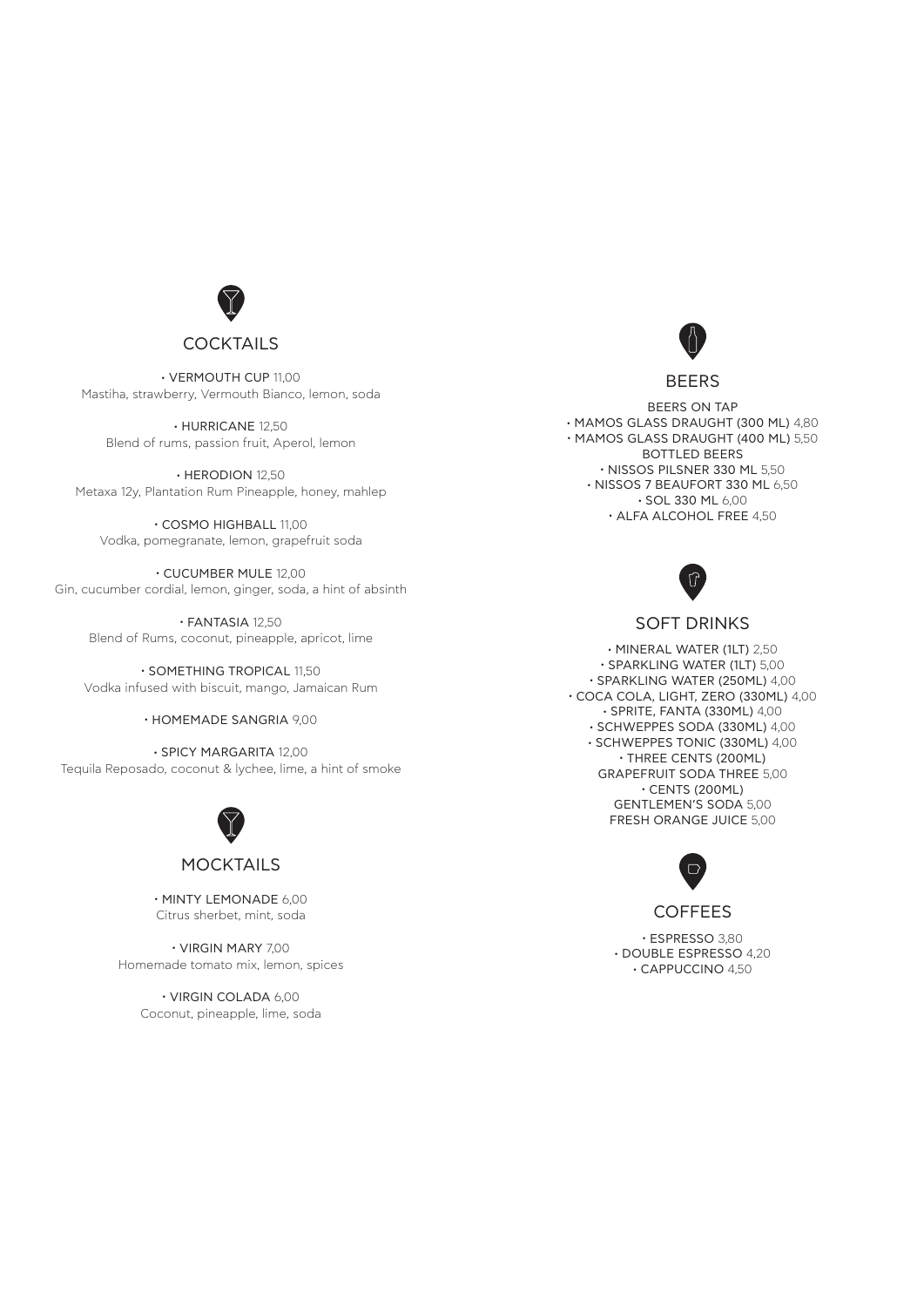### SPARKLING WINES

. Amalia Brut (375ml), Tselepos, Moshofilero, Peloponesse, Glass: 7,00 Bottle: 19,00 . Karanika Brut Cuvée Spéciale, Xinomavro, Amyndeon, Bottle: 39,00 . Akakies Rose Sparkling, Kir Yianni, Xinomavro, Amyndeon, Bottle: 31,00

# WHITE WINES

. Tselepos Wines '20, Moschofilero, P.D.O. Mantinia, Glass: 7,00, Bootle: 29,00 . Techni Alypias White '20, Wine Art Estate, Sauvignon Blanc - Assyrtiko, Drama, Bottle: 31,00 . Kidonitsa '19, Tsimpides of Grammousa, Monemvasia, Bottle: 30,00 . Domain Costa Lazaridis Malagouzia '20, Drama, Glass: 7,50, Bottle: 32,00 . Classic Robola '20, Petrakopoulos Wines, P.D.O. Cephalonia, Bottle: 38,00 . Lihnos White '20, Dourakis Winery, Vidiano, Crete, Glass: 7,00, Bottle: 29,00 . Avantis Anhydrous '19, Asyrtiko, P.D.O. Santorini, Glass: 10,50, Bottle: 50,00 . Sigalas Barrel '19, Asyrtiko, P.D.O Santorini, Bottle: 60,00 . Foothills Chardonnay '19, Domaine Zafeirakis, Tyrnavos, Bottle: 45,00

#### ROSE WINES

. Limniona Rose '20, Domaine Zafeirakis, Tyrnavos, Bottle: 35,00 . L'Esprit Du Lac'20, Kir Yianni, Xinomavro, Amyndeon, Glass: 9,50, Bottle: 37,00 . Muses Estate '9' Rose '20, Syrah-Mouhtaro, Viotia, Glass: 650, Bottle: 28,00

## RED WINES

. Apocalypsis '17, Agiorgitiko, Barafakas Winery, P.D.O. Nemea, Glass: 7,50, Bootle: 33,00 . Kali Riza '17, Kir Yianni, Xinomavro , P.D.O Amyndeo, Glass: 8,00, Bottle: 37,00 . Limniona Red '18, Domaine Zafeirakis, Tyrnavos, Bottle: 47,00 . Mavrodafni, Haritatos Vineyard, Robola, Kefalonia, Glass: 8,00, Bottle: 35,00 . Syrah Alpha Estate '18, Single Vineyard ''Turtles'', Amyndeon, Glass: 9,00, Bottle: 36,00 . Idisma Drios Merlot '19, Wine Art Estate, Drama, Bottle 38,00

### SWEET WINES

. Santo Wines '13, Vinsanto, (500ml), P.D.O Santorini, Glass: 9,50, Bottle: 72,00 . P.D.O Samos Grand Cru '19, (500ml), Mikrorogo Muscat, Glass: 6,50, Bottle: 29,00



## BLENDED SCOTCH WHISKY

**.** DEWAR'S 10,00 **.** JOHNNIE BLACK 12,00 **.** HAIG 10,00 **.** MONKEY SHOULDER 12,00 **.** CHIVAS 12 YEARS OLD 10,00 NIKKA FROM THE BARREL 15,00

## SINGLE MALT WHISKY

**.** ABERFELDY 12 YEARS OLD 13,00 **.** GLENFIDDICH 11,00 **.** LAGAVULIN 13,00 **.** IRISH WHISKY TULLAMORE DEW 10,00 **.** PADDY 10,00 **.** JAMESON 10,00

## BOURBON / AMERICAN WHISKEY

**.** JIM BEAM BOURBON 10,00 **.** JIM BEAM RYE 10,00 **.** JACK DANIELS 10,00 **.** MAKERS MARK 11,00

# GIN

**.** BOMBAY 10,00 **.** STAR OF BOMBAY 13,00 **.** HENDRICK'S 11,00 **.** PLYMOUTH 11,00 **.** MONKEY 47 13,00 **.** TANQUERAY TEN 13,00 **.** HAYMAN'S OLD TOM 10,00

### VODKA

**.** STOLI 10,00 **.** STOLI ELITE 13,00 **.** GREY GOOSE 11,00 **.** CIROC 13,00 **.** BELVEDERE 13,00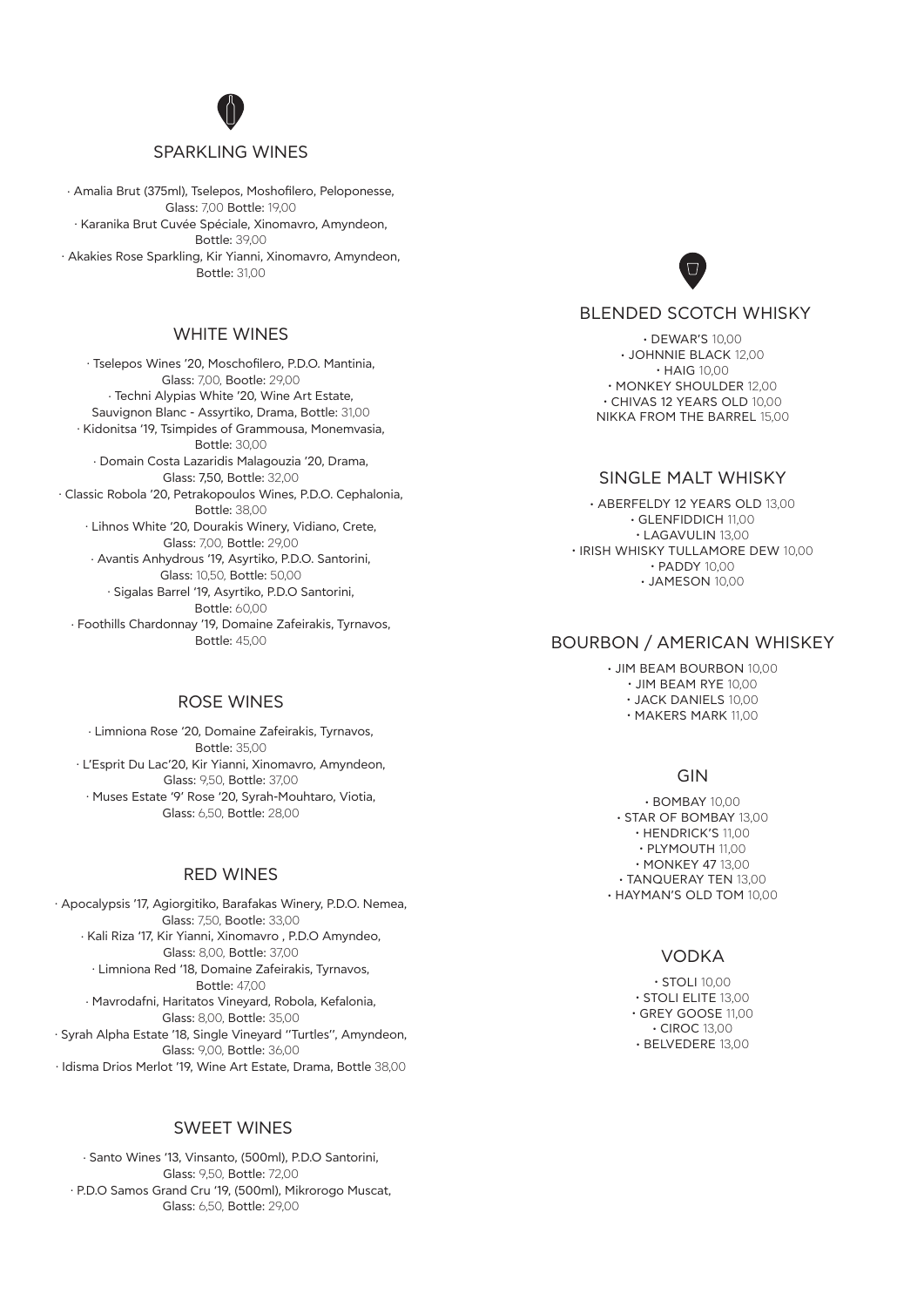## METAXA, COGNAC AND BRANDY

**.** HENNESSY VS 11,00 **.** HENNESSY FINE DE COGNAC 13,00 **.** METAXA 5\* 8,00 **.** METAXA 7\* 10,00 **.** METAXA 12\* 13,00 **.** METAXA HONEY 10,00

## PISCO

**.** BARSOL 10,00

## GRAPE SPIRITS

**.** GRAPPA NONINO 9,00 **.** TSIPOURO AGIONERI 6,00

## AGAVE SPIRITS

**.** CAZADORES BLANCO 10,00 **.** CAZADORES REPOSADO 11,00 **.** OCHO BLANCO 10,00 **.** ARETTE BLANCO 10,00 **.** PATRON BLANCO 13,00 **.** FORTALEZA REPOSADO 18,00 **.** DEL MAGEY VIDA MEZCAL 13,00

#### RUM

PUERTO RICO **.** BACARDI SUPERIOR 10,00 **.** BACARDI OAKHEART 10,00 **.** BACARDI 8 YEARS OLD 11,00

 $CUBA$ **.** HAVANA SELECCION DE MAESTROS 13,00

JAMAICA **.** WORTHY PARK OVERPROOF 63% 11,00

BARBADOS **.** MOUNT GAY BLACK BARREL 10,00

GUATEMALA **.** ZACAPA 23 CENTENARIO 13,00

GUYANA **.** EL DORADO 12 YEARS OLD 11,00

VENEZUELA **.** DIPLOMATICO RESERVA EXCLUSIVA 13,00

> FRANCE **.** PLANTATION PINEAPPLE 13,00

MARTINIQUE **.** EDMOND BRIOTTET RHUM AGRICOLE 10,00 **.** FORTIFIED WINES (75ML) MARTINI BIANCO 9,00

**.** MARTINI RUBINO 10,00 **.** MARTINI AMBRATO 10,00 **.** CARPANO ANTICA FORMULA 10,00 **.** LILLET BLANC 9,00 **.** NOILLY PRAT 9,00 **.** PORT SANDEMAN 9,00 **.** AMARO NONINO (50ML) 9,00

## ΑΦΡΏΔΕΙΣ ΟΙΝΟΙ

. Amalia Brut (375ml), Τσέλεπος, Μοσχοφίλερο, Πελλοπόνησος, Ποτήρι: 7,00 Φιάλη: 19,00 . Karanikas Brut Cuvee Special, Ξινόμαυρο, Αμύνταιο, Φιάλη: 39,00 . Ακακίες Sparkling Ροζέ, Κυρ Γιάννη, Ξινόμαυρο, Αμύνταιο, Φιάλη: 31,00

## ΛΕΥΚΟΙ ΟΙΝΟΙ

. Κτήμα Τσέλεπος '20 , Μοσχοφίλερο, ΠΟΠ Μαντινεία, Ποτήρι: 7,00, Φιάλη: 29,00 . Τέχνη Αλυπίας Λευκό '20, Κτήμα Τέχνη Οίνου, Sauvignon Blanc-Ασύρτικο, Δράμα, Φιάλη: 31,00 . Κύδωνίτσα '19, Τσιμπίδη, Μονεμβασιά, Φιάλη: 30,00 . Domaine Costa Lazaridis Μαλαγουζιά '20, Δράμα, Ποτήρι: 7,50, Φιάλη: 32,00 . Classic Robola '20, Οινοποιείο Πετρακόπουλου, ΠΟΠ Κεφαλλονία, Φιάλη: 38,00 . Λύχνος Λευκός, Ντουράκης '18, Βιδιανό, Κρήτη, Ποτήρι: 7,00, Φιάλη: 29,00 . Avantis Anhydrous '19, Ασύρτικο, ΠΟΠ Σαντορίνη, Ποτήρι: 10,50, Φιάλη: 50,00 . Σιγάλας Βαρέλι '20, Ασύρτικο, ΠΟΠ Σαντορίνη, Φιάλη: 60,00 . Πρόποδες Chardonnay '18, Ζαφειράκης, Τύρναβος, Φιάλη: 45,00

## ΡΟΖΕ ΟΙΝΟΙ

. Λημνιώνα Ροζέ '20, Ζαφειράκης, Τύρναβος, Φιάλη: 35,00 . L'Esprit Du Lac '19, Κυρ Γιάννη, Ξινόμαυρο, Αμύνταιο, Ποτήρι: 9,50, Φιάλη: 37,00 . Κτήμα Μουσών '9' Ροζέ '20, Syrah - Μούχταρο, Βοιωτία, Ποτήρι: 6,50, Φιάλη: 28,00

## ΕΡΥΘΡΟΙ ΟΙΝΟΙ

. Apocalypsis '15, Αγιωργίτικο, Κτήμα Μπαραφάκα, ΠΟΠ Νεμέα, Ποτήρι: 7,50, Φιάλη: 33,00 . Καλή Ρίζα'17, Κυρ Γιάννη, Ξινόμαυρο, ΠΟΠ Αμύνταιο, Ποτήρι: 8,00, Φιάλη: 37,00 . Λημνιώνα Ερυθρό '18, Ζαφειράκη, Τύρναβος, Φιάλη: 47,00 . Μαυροδάφνη '17, Κτήμα Χαριτάτου Ρομπόλα, Κεφαλονιά, Ποτήρι: 8,00, Φιάλη: 35,00 . Syrah Κτήμα Άλφα '17, Single Vineyard Χελώνες, Αμύνταιο, Ποτήρι: 9,00, Φιάλη: 36,00 . Ήδυσμα Δρυός Merlot '18, Κτήμα Τέχνη Οίνου, Δράμα, Φιάλη: 38,00

#### ΕΠΙΔΟΡΠΙΟΙ ΟΙΝΟΙ

. Santo Wines'13, Vinsanto, (500ml), ΠΟΠ Σαντορίνη, Ποτήρι: 10,00, Φιάλη: 72,00 . ΠΟΠ Samos Grand Cru'19, (500ml), Μικρόρογο Μοσχάτο, Ποτήρι: 6,50, Φιάλη: 29,00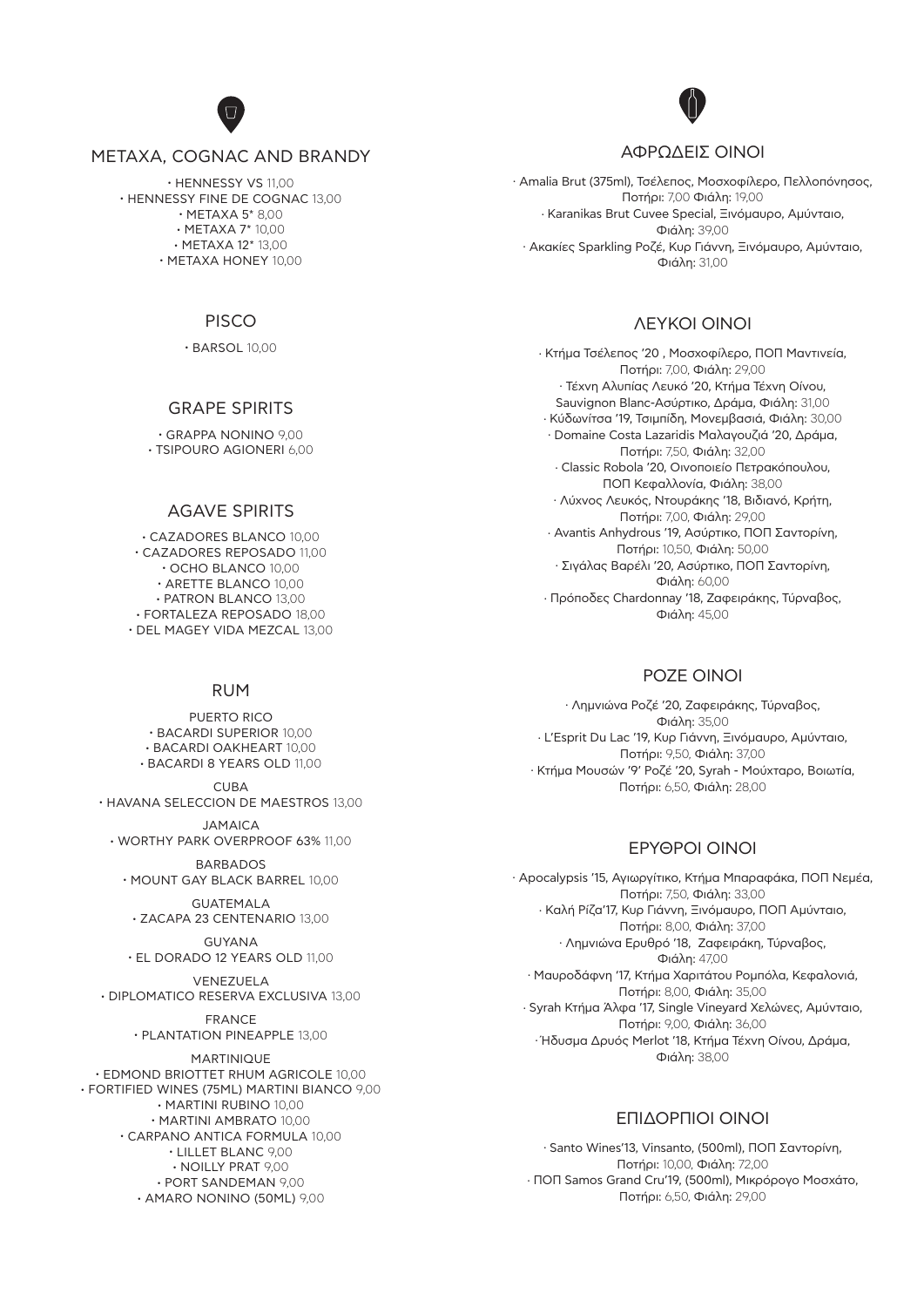

www.acropolispoint.com

Prices are final, stated in Euros, and they include all legal taxes (municipality tax 0.5% and VAT 13% or 24%). We welcome inquiries regarding the ingredients used in our dishes. Please inform your server if you have any food allergies or intolerance. Complaint forms are provided at the store's entrance. Consumer is not obliged to pay, if the notice of payment (receipt or invoice) has not been received (market police device 042012). We use extra virgin olive oil in our salads and sunflower oil for frying. Shrimps are frozen products.

Menu curated by Chrysanthos Manolopoulos.

Responsible for implementation of statutory regulations: Anastasia Tsimidopoulou.